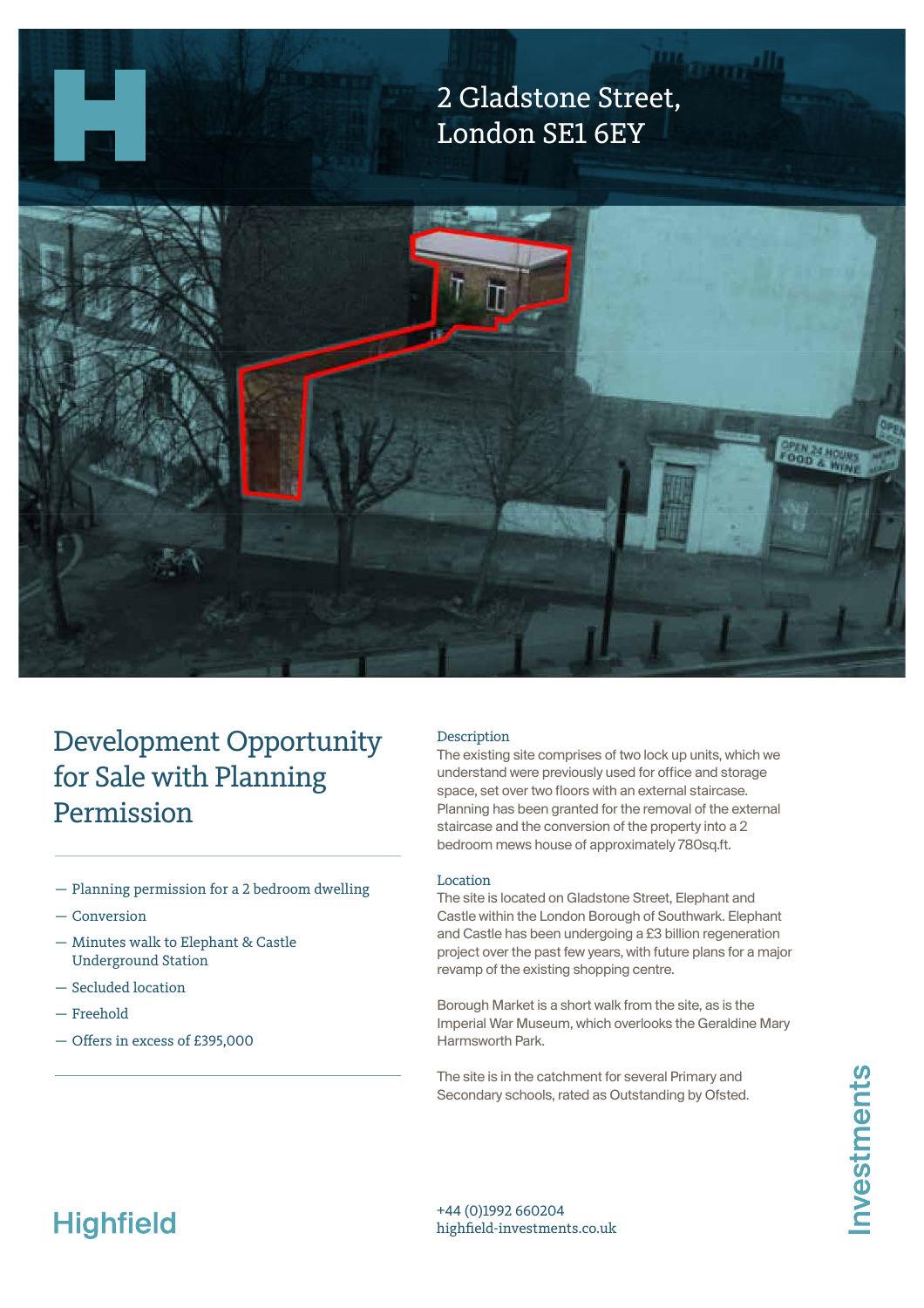## 2 Gladstone Street, London SE1 6EY

## Existing Site



Site Access



sments London stments has been given in good faith, Please note the information provided by Highfield Investments London Limited, trading as Highfield Investments has been given in good faith, however all parties must undertake their own due diligence to satisfy st undertake their own due diligence to satisfy Please note the information provided by Highfield Inve themselves in regards to accuracy. themselves in regards to accuracy. Limited, trading as Highfield Inve however all parties mu

Sam Murphy 01992 660204 sam.murphy@highfeld-investments.co.uk

Sam Bacon 01992 660204 sam.bacon@highfeld-investments.co.uk